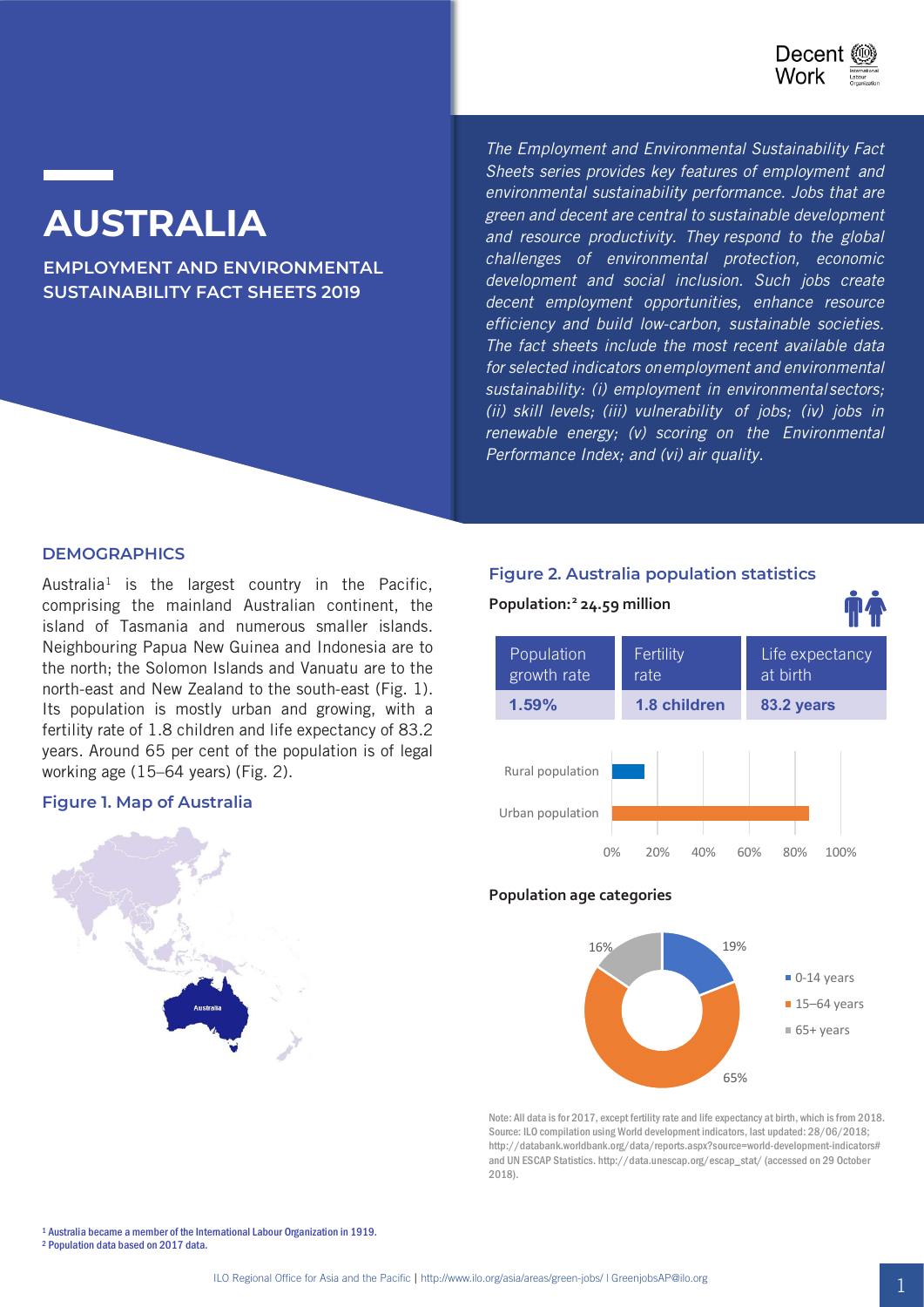

#### **LABOUR FORCE**

In 2018, the labour force participation rate was 65.2 per cent and the employment-to-population ratio was 61.1 per cent. Both these rates are more than 10 to 11 percentage points higher for men than for women. The total unemployment rate in 2018 was 5.59 per cent, and the youth unemployment rate was 12.6 per cent, with the male unemployment rate for this group being 2.25 percentage points higher than the female. The proportion of youths aged 15-24 years not in education, employment or training was 8.7 per cent in 2016.<sup>3</sup> Employment is heavily reliant on services, followed by industry, and on medium to high-skilled occupations (Fig. 3).

# **Figure 3. Basic employment statistics for Australia, 2018**

#### **Employment-to-population, 2018 (15+ years)**



#### **Unemployment, 2018**



#### **Employment by sector, 2018 (15+ years)**



#### **Employment by occupation, 2018**



Note: ILO estimates. Labour force participation rate and unemployment: aged 15 years and older. Youth unemployment: aged 15–24 years. Employment by occupation: skill level 1 (low) for elementary occupations; skill level 2 (medium) for clerical, service and sales workers, skilled agricultural and trade workers, plant machinists and assemblers; and skill levels 3 and 4 (high) for managers, professionals and technicians.

Source: ILO estimates and compilation using ILOSTAT, www.ilo.org/ilostat (accessed 29 October 2018).

Vulnerable employment in Australia as of 2018 accounted for 10.6 per cent of the labour force, with the majority of those workers having own-account status (Fig. 4). Own-account and contributing family workers are more likely to experience low job and income security than employees and employers, as well as lower coverage by social protection systems and employment regulation.

## **Figure 4. Vulnerable employment, 2018**



Note: ILO estimates. Vulnerable employment includes own-account workers and contributing family workers from ILO status of employment data. Source: ILO estimates and compilation using ILOSTAT, www.ilo.org/ilostat (accessed 29 October 2018).

Rural population growth was 0.85 per cent in 2017. The share of agricultural land in total land area decreased by 11 percentage points between 2000 and 2016, and agricultural employment also decreased from 0.4 million to 0.3 million people. The share of agricultural employment within total employment fell by approximately 2 percentage points due to faster job creation in other sectors (Fig. 5).

## **Figure 5. Agricultural land and agricultural employment, 2000-2018**



Note: data for agricultural land is from 2016 and other data is from 2018.

Source: ILO compilation using World development indicators, last updated: 28/06/2018 http://databank.worldbank.org/ (accessed on 29 October 2018).

<sup>3</sup> World Development Indicators http://databank.worldbank.org/data/reports.aspx?source=world-development-indicators# (accessed on 7 August 2018)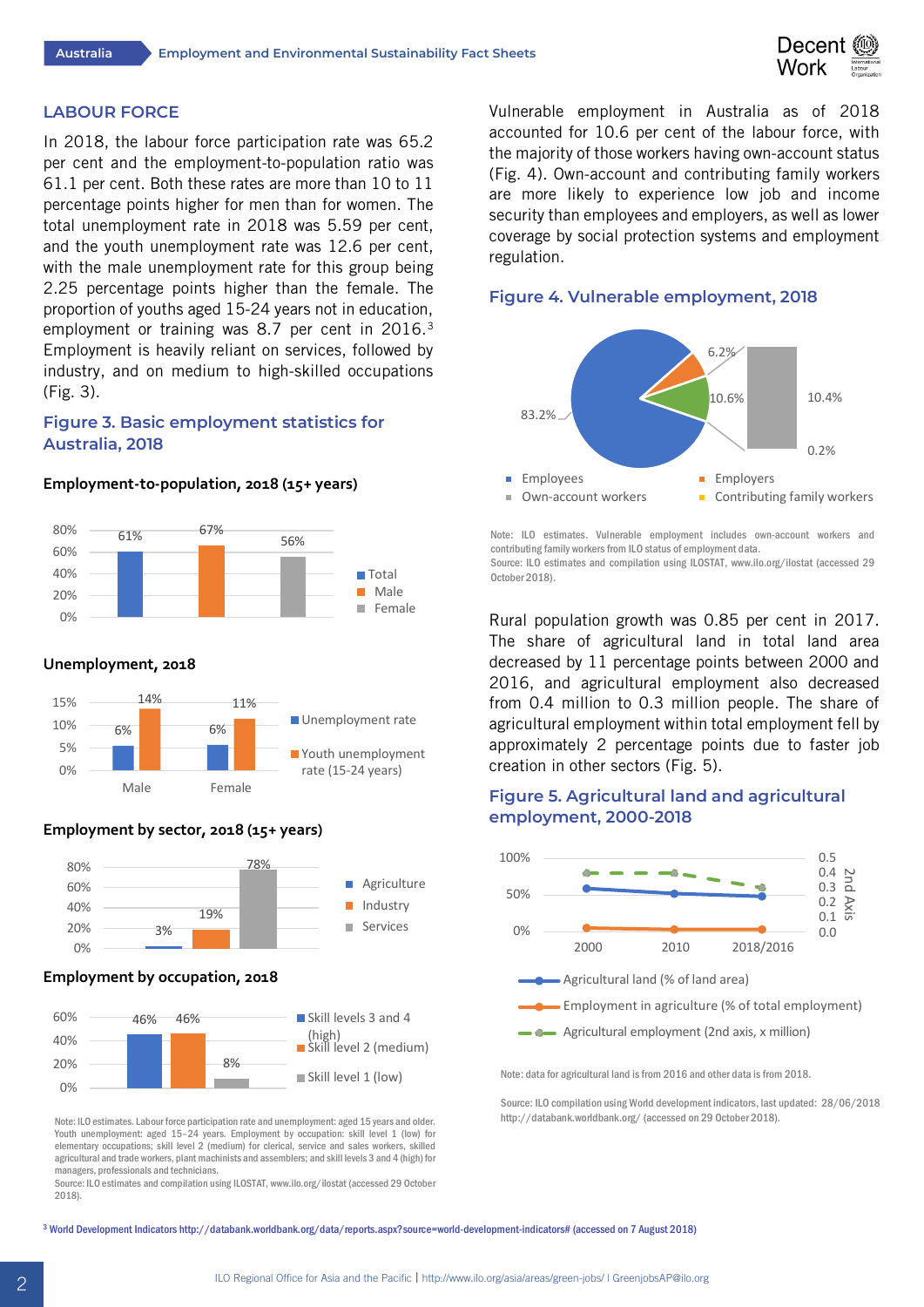

#### **ENVIRONMENTAL ISSUES**

Australia ranks number 21 of 180 countries in the Environmental Performance Index (EPI)<sup>4</sup>, with a score of 74.12 (with 0 being furthest from the highperformance benchmark target of 100). Australia outperforms the average score for Asia and the Pacific (Fig. 6) in some of the EPI categories, including air quality, water and sanitation, heavy metals, agriculture, and biodiversity and habitat. However, there is room for improvement, especially in ecosystem vitality (forests, fisheries, air pollution, and climate and energy). Action to address climate change and improve environmental health, ecosystem vitality and resilience to weather disasters all have the potential to provide job creation, green economy growth and innovation in Australia.

## **Figure 6. Environmental performance index for Australia, 2018**



Note: Score 0 (worst) –100 (best). Asia-Pacific: data is for ILO member states in the region, excluding Cook Islands, Marshall Islands, Palau and Tuvalu. Source: ILO compilation using "2018 EPI Scores – Current"; EPI Yale.

Forest area decreased between 1990 and 2016 to approximately 16.2 per cent of total land area. From 2000 to 2017, the share of terrestrial protected area increased, reaching 17 per cent of total land area, and the proportion of marine protected areas also increased (Fig. 7). There will be greater prospects for employment opportunities if there is a commitment to transition to a low-carbon and resource-efficient economy, such as jobs in resource management and environmental services.<sup>5</sup>

# **Figure 7. Forest area, terrestrial and marine protection area, 1990-2017**



Note: The latest data for forest area is from 2016 and other data is from 2017. Source: ILO compilation using World development indicators, last updated: 28/06/2018; http://databank.worldbank.org/data/reports.aspx?source=worlddevelopment-indicators# (accessed on 18 March 2019).

Since 2000, there has been an increase in access to basic drinking water, to an average of 100 per cent in 2015, and access to basic sanitation remained steady at an average of 100 per cent in 2015 (Fig. 8). Only 0.5 per cent of the labour force was employed in water supply, sewerage, waste management and remediation activities in 2017 (Fig. 13). Water supply and sanitation sectors could provide decent job opportunities in the future.

# **Figure 8. Basic drinking water and sanitation access, 2000-2015**



Source: ILO compilation using World development indicators, last updated: 21/05/2018; http://databank.worldbank.org/data/reports.aspx?source=world-development-indicators# (accessed on 29 October 2018).

Growth of the urban population in Australia has meant an increase in solid waste. Waste collection varies between the inner cities and the country's outer urban areas. According to the World Bank, municipal solid waste generation in Australia in 2004 was 2.23 kilograms per capita per day and is expected to decrease to 2.1 kilograms per capita per day by 2025.<sup>6</sup>

- 
- http://dx.doi.org/10.1787/5k9h3630320v-en. <sup>6</sup> World Bank: What a waste: A global review of solid waste management (Washington, DC, 2012).

<sup>4</sup> Yale Center for Environmental Law and Policy / Center for International Earth Science Information Network at Columbia University. "2018 EPI Scores – Current". EPI Yale. Retrieved 14/06/2018. Available at: https"//epi.envirocenter.yale.edu.<br><sup>5</sup> Organisation for Economic Co-operation and Development: The jobs potential of a shift towards a low-carbon economy, OECD Green Growth Papers, No. 2012/01 (Paris, 2012),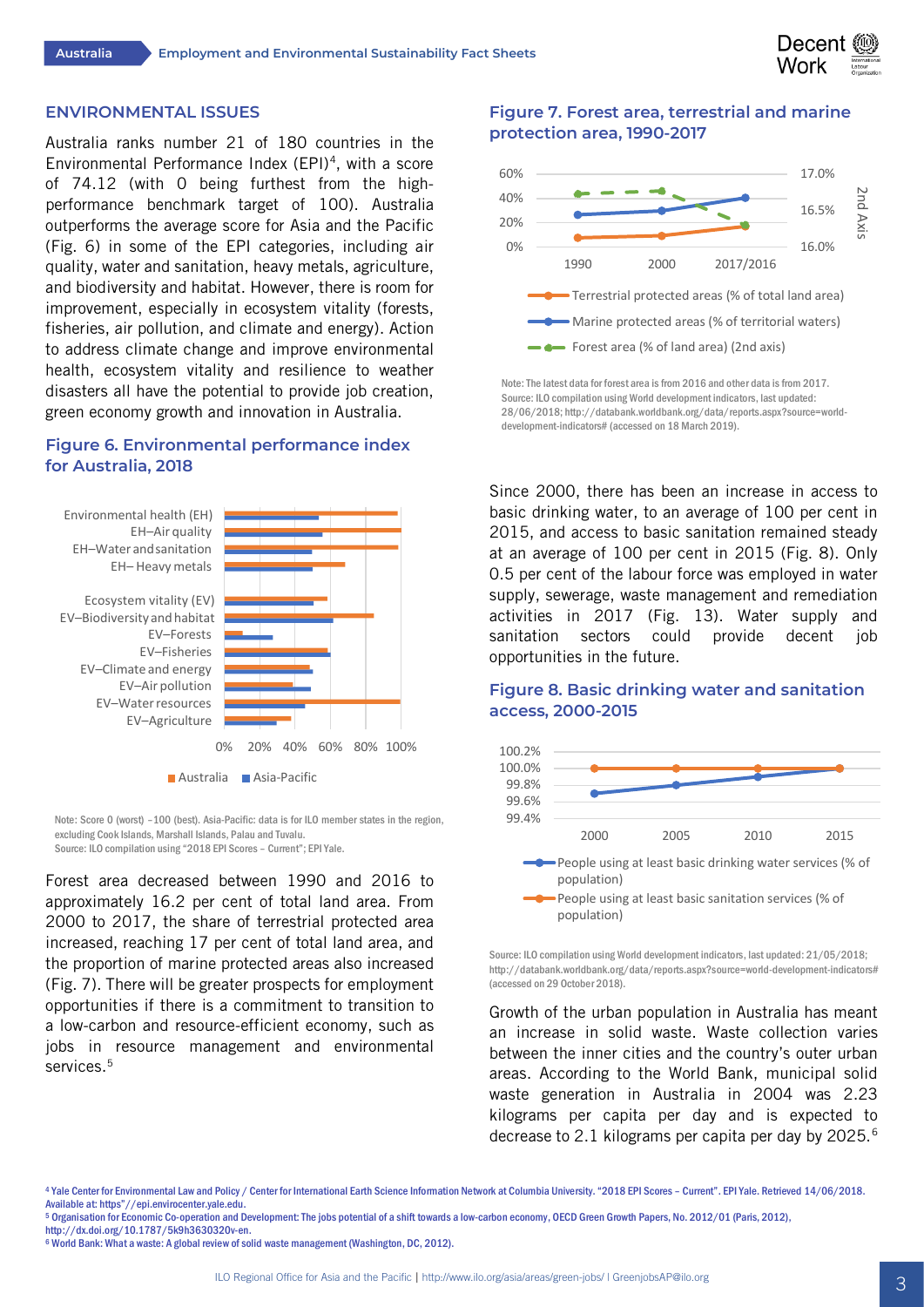

The majority of the waste in 2005 was organic (47 per cent), followed by paper and paperboard (23 per cent) (Fig. 9). The implementation of an improved municipal waste management system for collection, safe and sustainable disposal, recycling and composting practices could create more green jobs that help the environment and general health.

#### **Figure 9. Waste composition, 2005**



Note: Data on textile waste composition is not available.

Source: ILO compilation using UNSD-Environment statistics(released on 30 April 2018; https://unstats.un.org/unsd/envstats/qindicators.cshtml) (accessed on 29 October 2018).

### **AIR QUALITY**

The carbon dioxide (CO<sup>2</sup>) emission levels for Australia have increased gradually, by an average of 1 per cent from 1990 to 2014 (Fig. 10).<sup>7</sup> The increase was due to electricity generation which, in Australia, relies mainly on coal as the largest single contributor.8 The level of emissions since 2010 is significantly lower than the Asia-Pacific average and slightly higher than the ASEAN average.

The PM2.5 (atmospheric particulate matter with a diameter of less than 2.5 micrometres) emission rate for Australia shows a slight decrease since 2005 (Fig. 11). Overall PM2.5 emissions did not exceed the World Health Organization's Air Quality Guideline threshold level, thus indicating low emissions. Australia also shows lower levels of emissions than the ASEAN and Asia-Pacific averages. Coal fired power generation and diesel vehicles are the major source of  $PM<sub>2.5</sub>$  emissions in Australia.9

## **Figure 10. CO2 emissions for Australia, 1990- 2014**



Note: Data for ASEAN and Asia-Pacific are the average of all the ILO member states of the regions. Asia-Pacific data excludes Cook Islands, Timor-Leste (1990, 1995, 2000). Source: ILO compilation using World Bank indicators;

https://data.worldbank.org/indicator/EN.ATM.CO2E.KT?locations=IR (accessed on 29 October 2018).



## **Figure 11. PM2.5 emissions for Australia, 1990- 2016**

Note: Data for ASEAN and Asia-Pacific are the average of all the ILO member states of the regions. Asia-Pacific data excludes Cook Islands, Palau and Tuvalu.

Source: ILO compilation using World Bank indicators;

https://data.worldbank.org/indicator/EN.ATM.PM25.MC.M3?view chart (accessed on 29 October 2018).

Applying the Just Transition Guidelines, an area of possible intervention includes efforts to reduce harmful emissions, which could potentially generate green jobs in high emitting sectors such as transportation and fuelintensive industries. Reducing emissions is a significant challenge, which can be achieved not only by mitigation methods, but also by adapting to, and coping with, the changes required by the transition to a low-carbon economy.

- 
- 8 Parliament of Australia. How much Australia emits:<br>https://www.aph.gov.au/About\_Parliament/Parliamentary\_Departments/Parliamentary\_Library/Browse\_by\_Topic/ClimateChangeold/whyClimate/human/howMuch/howMuch. 9 Fine particulate matter (PM2.5) ambient air quality (2016): https://soe.environment.gov.au/theme/ambient-air-quality/topic/2016/fine-particulate-matter-pm25.

<sup>&</sup>lt;sup>7</sup> The value is calculated on the basis of CAGR (compound annual growth rate).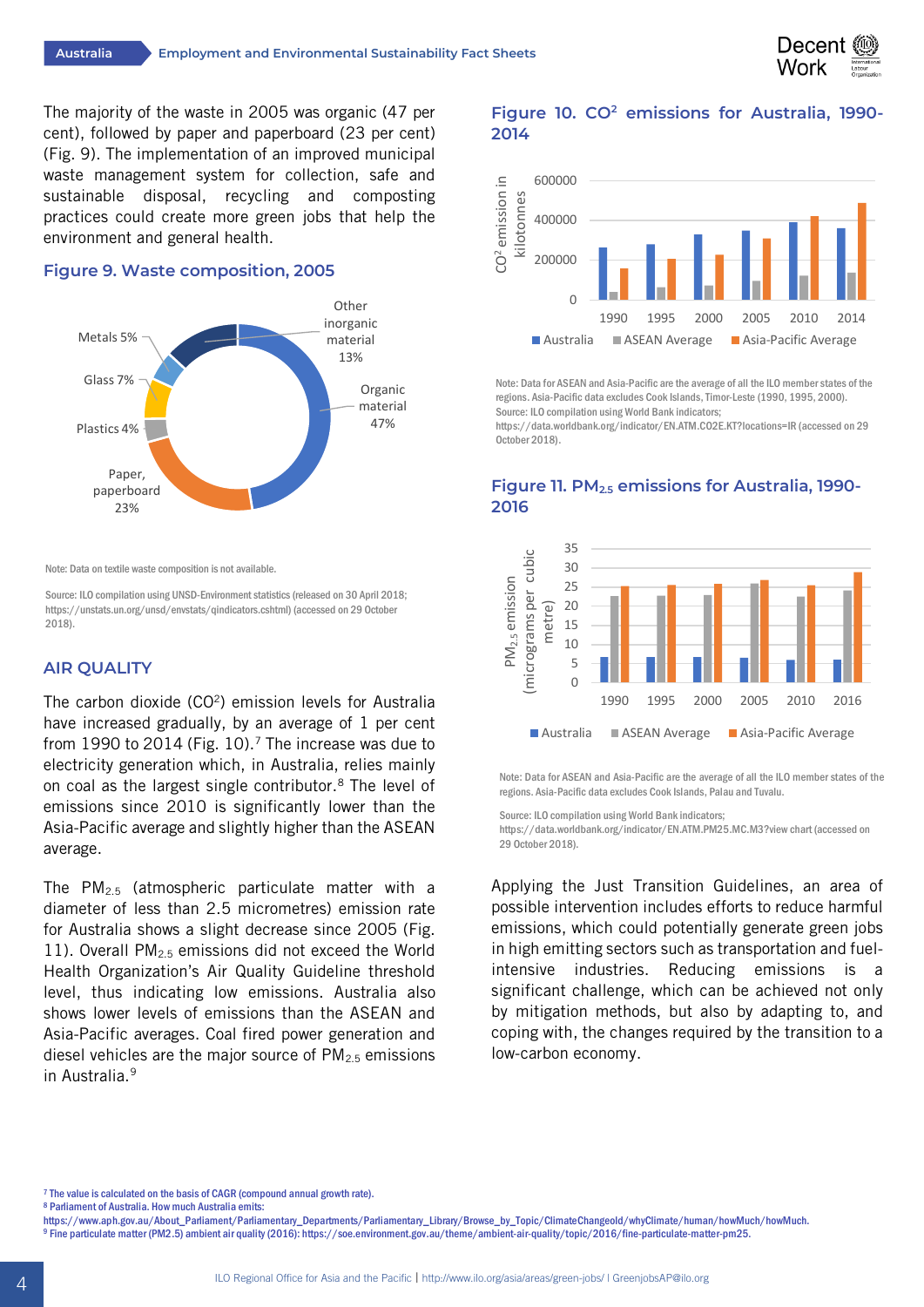

#### **CLIMATE CHANGE IMPACTS**

According to the *World Risk Report,10* Australia has a low World Risk Index score. It ranks number 121 of 171 countries because of its low exposure to natural hazards and unlimited institutional capacity to cope and adapt. Part of the country's vulnerability relates to the 4.5 per cent of the total population who, in 2010, lived in the 0.6 per cent of the total land area that is less than 5 metres above sea level.<sup>11</sup> According to the *Emergency Events Database, <sup>12</sup>* there was a substantial increase in natural disasters<sup>13</sup> and associated damage costs between the 1980s and 2018, with disaster numbers decreasing after that (Fig. 12).

The natural disasters in that time were mostly tropical cyclones, storms, floods, droughts and forest fires. Damage costs have increased significantly since 2010. Developing preventative measures to limit infrastructure and property damage and increase institutional capacity to respond to climate events, particularly for small businesses, can be a source of decent job creation while building resilience.

# **Figure 12. Natural disaster occurrence and damage costs in Australia**



Note: Natural events include climatological, hydrological and meteorological disasters. Source: EM-DAT: The emergency events database - Universite catholique de Louvain (UCL) - CRED, D. Guha-Sapir - www.emdat.be, Brussels, Belgium. Data accessed on: 29 October 2018.

#### **GREEN JOBS POTENTIAL**

In 2016, 2.6 per cent of total employment was in the agriculture, forestry and fishing sector (Fig. 13). Although reliance on agriculture is not significant, there are opportunities for job creation in sustainable production and organic farming.

# **Figure 13. Employment in sectors with strong green jobs potential in 2016**



lote: These sectors have the most potential for green job opportunities. Employment by selected 1-digit sector level (ISIC - Rev. 4, 2008).

Source: ILO estimates and compilation using ILOSTAT, www.ilo.org/ilostat (accessed 29 October 2018).

In 2016, more than 95 per cent of the population relied primarily on clean fuel and technology, in the sense that these do not create pollution within the home.<sup>14</sup> The share of renewable energy in total energy consumption has kept pace with overall consumption. In 2000, it was 8.4 per cent but fell to 8.1 per cent in 2010 and, after some fluctuation, reached 9.2 per cent in 2015 (Fig. 14). Renewable energy electricity generation has increased over the last 16 years, with hydropower being the main source in 2016 (Fig. 15).

In 2018, almost 14 thousand people were employed in the renewable energy sector, with 43.9 per cent employed in solar photovoltaics (Fig. 16). The country's employment rate in electricity, gas, steam and air conditioning was only 0.7 per cent in 2017 (Fig. 13). With the push for increasing reliance on renewable energy, there is the potential for decent job opportunities in the future.

- <sup>11</sup> World Development Indicators. http://databank.worldbank.org/data/reports.aspx?source=world-development-indicators# (accessed on 7 August 2018).
- <sup>12</sup> EM-DAT: The emergency events database Universite catholique de Louvain (UCL) CRED, D. Guha-Sapir www.emdat.be, Brussels, Belgium. Data accessed on: 20 July 2018.
- <sup>13</sup> Climatological, hydrological and meteorological disasters.
- <sup>14</sup> The proportion of the population with a primary reliance on clean fuels and technology is calculated as the number of people using clean fuels and technologies for cooking, heating and lighting divided by the total population reporting any cooking, heating or lighting, expressed as a percentage. "Clean" is defined by the emission rate targets and specific fuel recommendations (against unprocessed coal and kerosene) included in the normative World Health Organization guidelines for indoor air quality; see the data for household fuel combustion;
- https://unstats.un.org/sdgs/metadata/files/Metadata-07-01-02.pdf.

<sup>10</sup> Bündnis Entwicklung Hilft and United Nations University – EHS (2017) World Risk Report 2017, available at: http://weltrisikobericht.de/english/.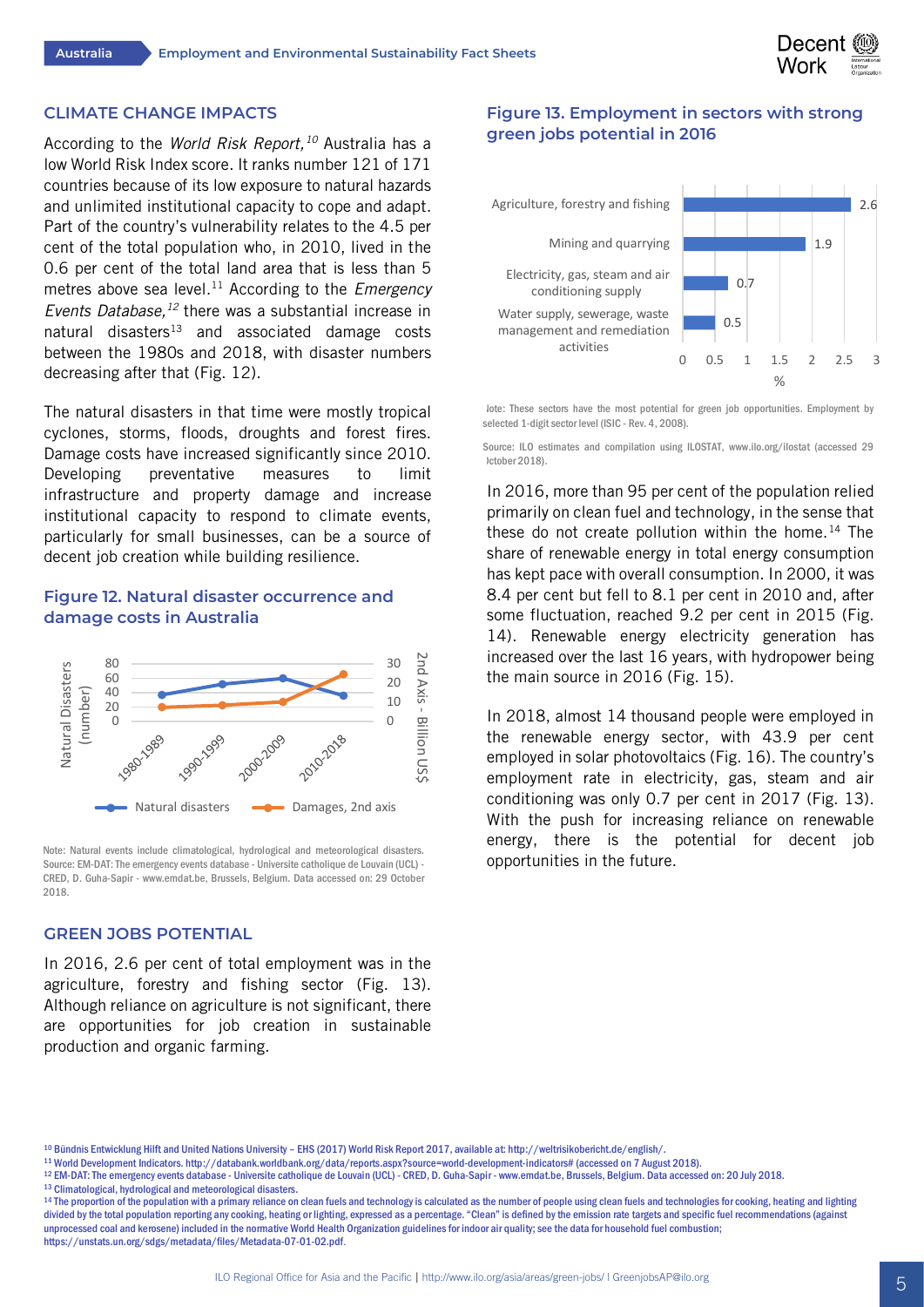

# **Figure 14. Renewable energy share in total energy consumption, 2000-15**



Source: ILO compilation using United Nations statistics division. SDG indicators: Global database. Available at: https://unstats.un.org/sdgs/indicators/database/ (accessed on 29 October 2018).

#### **Figure 15. Renewable energy electricity generation, 2000-2016**

#### **Total renewable energy electricity generation (gigawatt hours - GWh)**



# **Renewable energy electricity generation (GWh) in 2016, by technology**



Source: ILO compilation using source: IRENA (2018); Renewable electricity capacity and generation statistics, June 2018. Available at: http://resourceirena.irena.org.

# **Figure 16. Renewable energy employment, by energy source, 2018**



Note: Data limitations apply for certain technologies in certain countries. The lack of data reported for any specific technology may thus be indicative of a data gap, rather than the absence of renewable energy jobs using that technology.

Source: ILO compilation using source: IRENA (2018); available at: http://resourceirena.irena.org.

Better data collection relating to the green economy and the environmental sector would be very valuable for policy-makers in Asia-Pacific countries. In particular, better data on green and decent jobs is needed, to assess the impact of climate change and climaterelated policies on social inclusion. Without better data it will be difficult to determine what policy changes are needed to ensure a just transition to environmental sustainability and to monitor progress going forward.